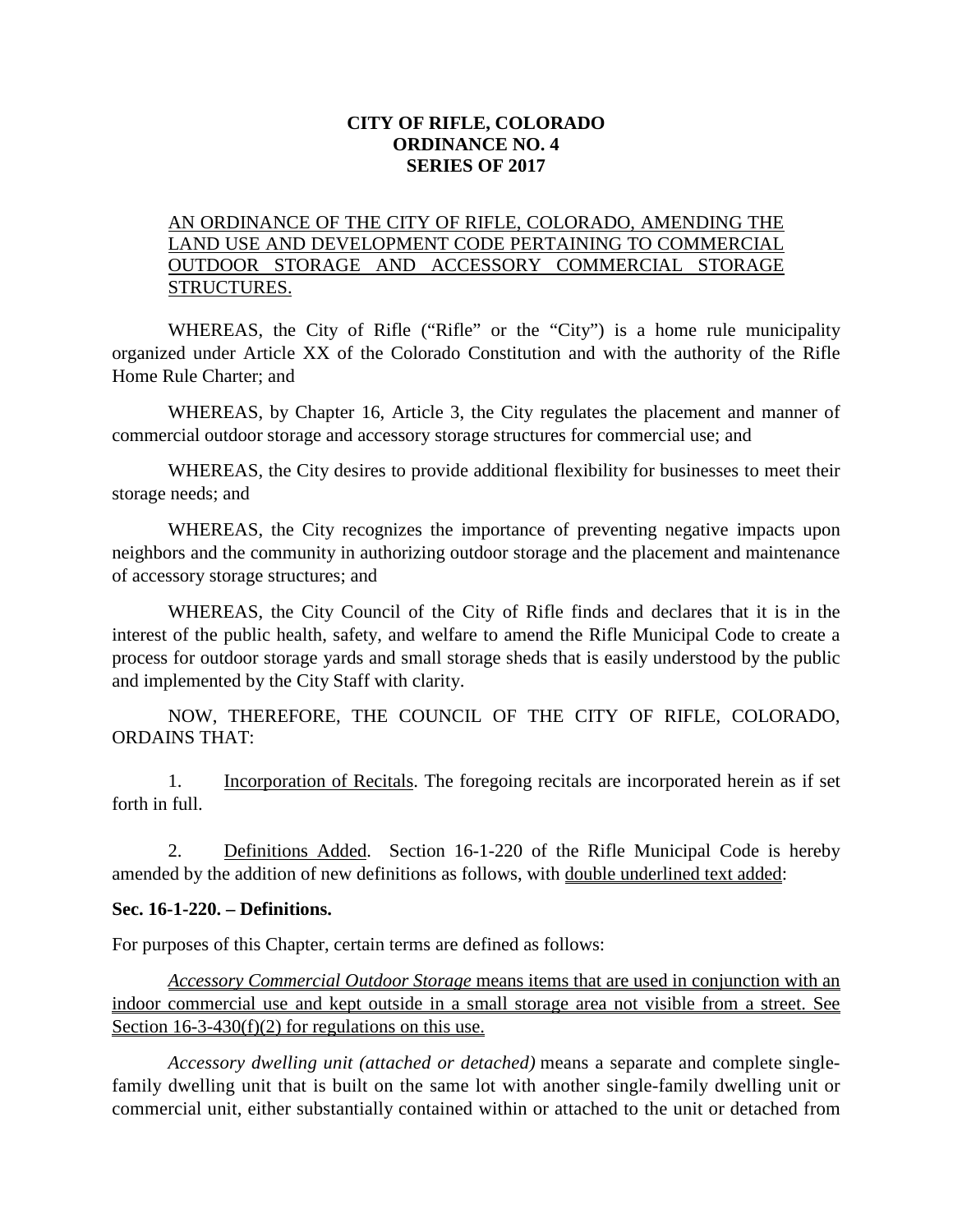City of Rifle, Colorado Ordinance No. 4, Series of 2017 Page 2 of 3

it for use as a complete, independent living facility with provision within the unit for cooking, eating, sanitation and sleeping. An *accessory dwelling unit* is an accessory use to the principal dwelling unit or use of the lot.

a. *Attached accessory dwelling unit* contains common exterior structural properties of the existing principal dwelling, such as roof and load-bearing walls, and is integrated into the design and/or extended, without separation, as an addition to the existing primary dwelling.

b. *Detached accessory dwelling unit* is structurally independent and separated from the principal dwelling and shall be located in the rear or side yard of the primary dwelling unit.

*Accessory Storage Structure for Commercial Use* means a prefabricated structure not on a permanent foundation used for commercial storage. See Section 16-3-430(f)(3) for regulations on this use.

\*\*\*\*

3. Text Amendments. Section 16-3-430 of the Rifle Municipal Code is hereby repealed in its entirety and replaced with the following:

## **Sec. 16-3-430. – General requirements for commercial and industrial districts.**

- (a) For requirements applicable to the Central Business District, see Article XVIII of this Chapter.
- (b) Service, fabrication and repair operations. These activities shall be conducted within a building, with the exception of incidental repair and maintenance.
- (c) Seasonal, temporary, or permanent outdoor display of retail items*.* Retail display shall be permitted in commercial and industrial zone districts with the following standards:
	- 1. The display is associated with a business whose primary operations are housed within a building that is located on the same property, or within one-thousand (1,000) feet of the property where the display items are located.
	- 2. The surface shall be either paved or graveled to an extent that prevents dust and mud.
	- 3. For a property where the only use is outdoor retail display, the property shall meet landscaping standards that would apply to a parking area per Section 16-13-80.
- (d) Commercial and industrial facilities adjacent to residential uses. Facilities shall be screened with opaque fencing six (6) feet in height and landscaped per Section 16-13-80.
- (e) General o*utside storage* standards for all commercial and industrial uses and zone districts: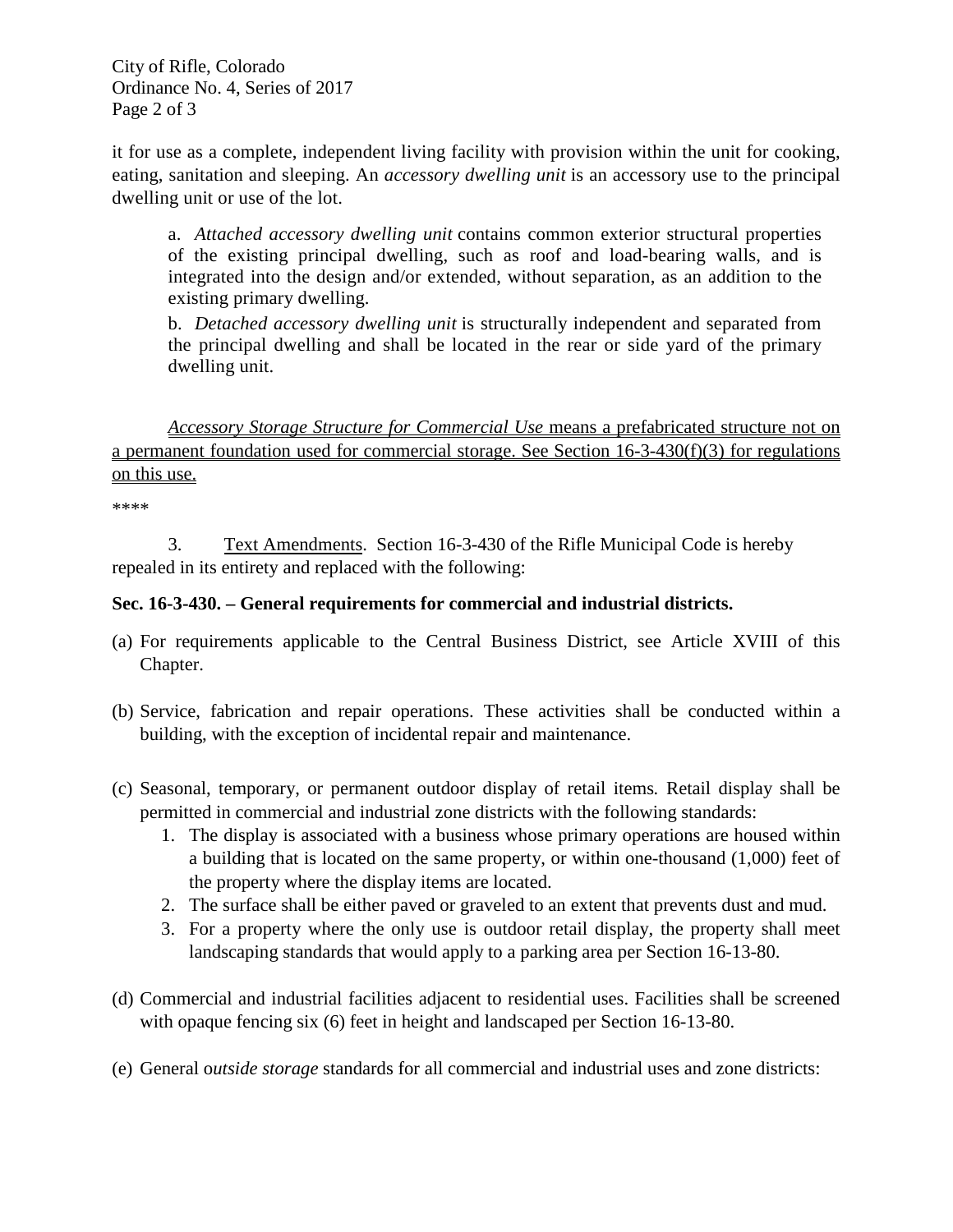- 1. Fencing and screening. A six-foot high fence following setback regulations is required (see Section 16-3-240). All sides facing a street shall use an opaque fencing material. Fabric is prohibited as a screening material.
- 2. Location. Minimum one-hundred (100) feet from Airport Road, Highway 13, Centennial Parkway, Railroad Avenue, and Whiteriver Avenue. Storage yards concealed behind a building may request an exception through a Conditional Use Permit process.
- 3. On-site building required for outside storage, with exceptions. *Outside storage* shall be permitted only as an accessory use to a permitted business that is operating within a building on the same site. Exception: a business that rents space to the public for nonindustrial items such as RVs, boats, or similar items is permitted without an on-site building in Light Industrial or Industrial zoning districts, and as a conditional use in the Community Service zoning district.
- 4. Outside storage for residential uses in commercial or industrial zone districts. For outside storage located between a building and the street, a maximum of five-thousand (5,000) square feet of contiguous outside storage shall be permitted, for use by residents only.
- (f) Additional *outside storage* standards specific to Community Service (CS) or Tourist Commercial (TC) zone districts.
	- 1. *Accessory Commercial Outdoor Storage* standards. The intent is to permit the minor outside storage needs of retail or restaurant uses.
		- a.The area shall not contain: a fenced storage area or permanent conex boxes, truck trailers, or shipping containers. Industrial materials, an accumulation of disorderly items, or materials that are directly transported to an off-site location are prohibited.
		- b.Temporarily-placed trailers for loading and unloading are permitted.
	- 2. *Outside Storage*, a *Contractor's Yard*, or a *Heavy Equipment Storage Yard*. These uses, which frequently involve a fenced storage area, may be considered for a Conditional Use Permit in commercial areas under the following additional criteria:
		- a.Consideration of negative impacts to nearby uses or the image of the community as a whole.
		- b.The storage shall not be associated with an industrial or light industrial use. The intent is to provide for commercial uses that may have some outside storage needs, such as offices for plumbing, electrical, landscaping or property maintenance contractors.
	- 3. *Accessory Storage Structures for Commercial Use.* A property with a permitted commercial use may apply for a Conditional Use Permit for an accessory storage structure*.* The maximum size shall be three-hundred (300) square feet. The structure's facades and architectural details shall not be pre-fabricated metal or plastic, and the structure shall not be placed in a highly-visible location.